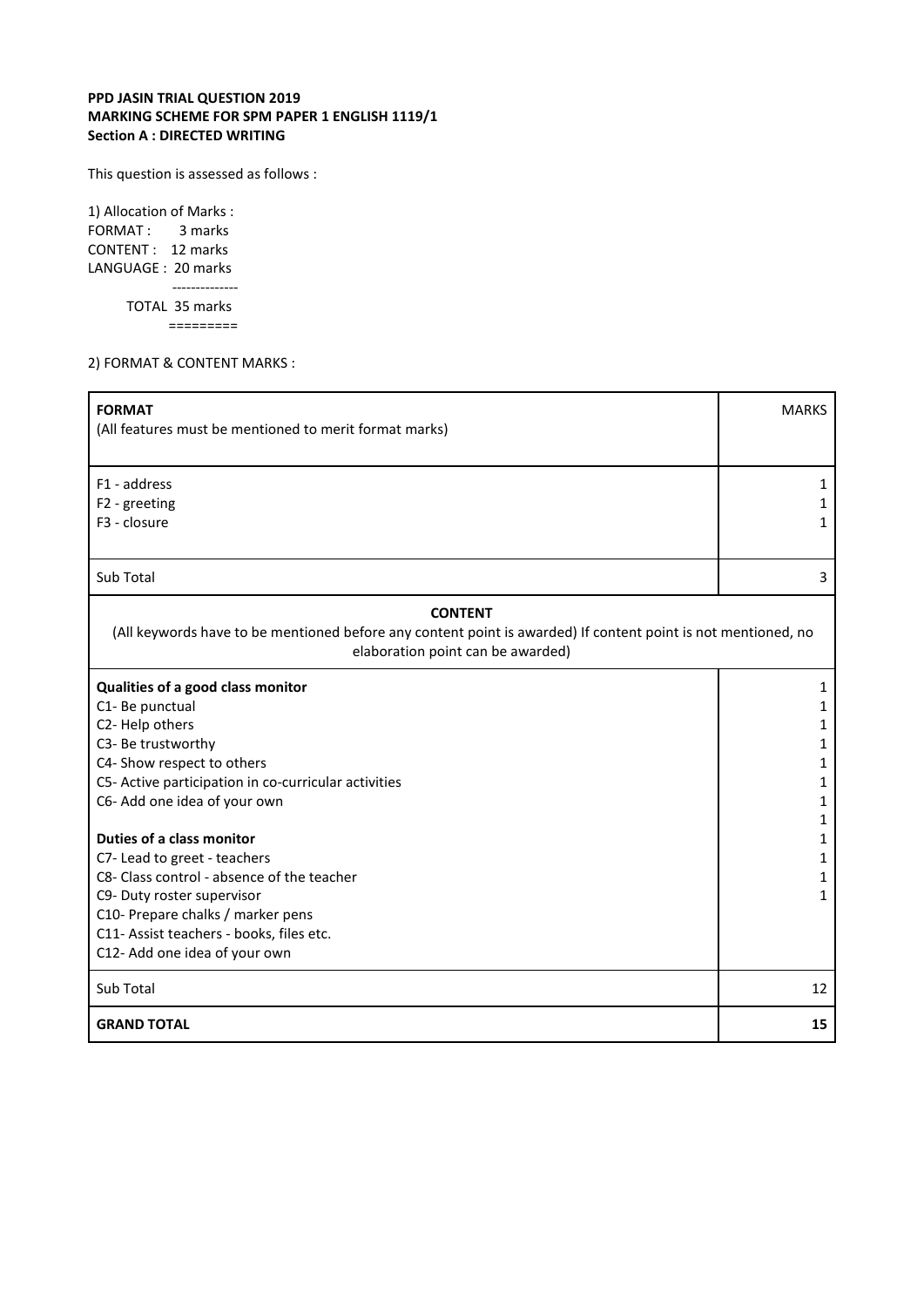## **DIRECTED WRITING – LANGUAGE**

| <b>Mark Range</b> | <b>Description of Criteria</b>                                                                                                                                                                                                                                                                                                                                                                                                                                                                                                                                                                                |
|-------------------|---------------------------------------------------------------------------------------------------------------------------------------------------------------------------------------------------------------------------------------------------------------------------------------------------------------------------------------------------------------------------------------------------------------------------------------------------------------------------------------------------------------------------------------------------------------------------------------------------------------|
| A<br>$19 - 20$    | Language - accurate with occasional first draft slips<br>٠<br>Sentence structures - varied and sophisticated<br>٠<br>Sentence length and type - employed to achieve intended effect<br>$\bullet$<br>Vocabulary - wide, sophisticated and used with precision<br>$\bullet$<br>Punctuation - accurate and helpful<br>$\bullet$<br>Spelling - accurate<br>$\bullet$<br>Paragraphs - unified and well-linked<br>$\bullet$<br>Topic - consistent relevance<br>$\bullet$<br>Style - formal, informative and concise, and, tone - always<br>$\bullet$<br>appropriate                                                 |
| В<br>$16 - 18$    | Language - accurate with minor or first draft errors<br>Sentences - varied in length and type<br>Complex structures - confidently used<br>Vocabulary - wide, conveying intended shades of meaning with<br>$\bullet$<br>some precision<br>Punctuation and spelling - almost always accurate<br>$\bullet$<br>Style and tone - appropriate to the task<br>$\bullet$<br>Writing - relevant and interest sustained throughout<br>$\bullet$                                                                                                                                                                         |
| C<br>$13 - 15$    | Language - largely accurate<br>Simple structures - no errors, mistakes in only more<br>sophisticated structures<br>٠<br>Vocabulary - adequate to convey meaning but not developed to<br>precision<br>$\bullet$<br>Sentences - some variety of length and structure<br>$\bullet$<br>Tendency to use one type of structure<br>$\bullet$<br>Punctuation and spelling - generally accurate; errors in more<br>$\bullet$<br>complex use<br>٠<br>Paragraphs - some unity but absent or inappropriate linkage<br>Writing - relevant, interest not sustained throughout<br>Style and tone $-$ appropriate to the task |
| D<br>$10 - 12$    | Language - sufficiently accurate<br>Patches of clarity - simple vocabulary and structures<br>Limited sentence length and type<br>Mistakes with more complex sentences<br>٠<br>Vocabulary - limited, adequate but lacks precision<br>Simple words - spelt correctly with errors from unfamiliar<br>words<br>Punctuation, generally correct<br>Style and tone - appropriate<br>Written in paragraphs but lacks unity                                                                                                                                                                                            |
| E<br>$7 - 9$      | Meaning – never in doubt<br>SingleWord Errors (SWEs) - frequent and hampers reading<br>Simple sentence structures - accurate but not sustained                                                                                                                                                                                                                                                                                                                                                                                                                                                                |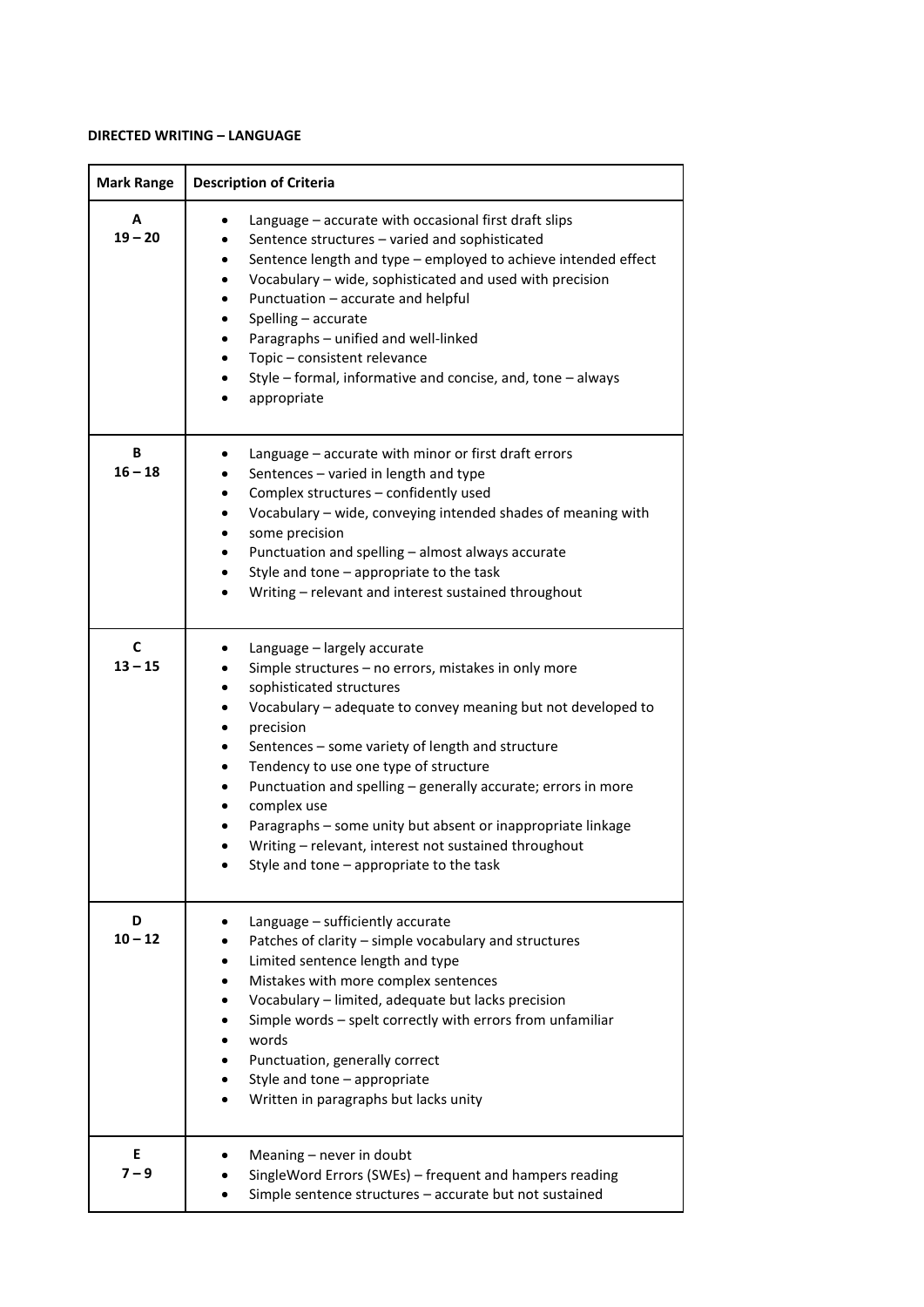|                     | Vocabulary, limited<br>Spelling - simple words accurate but mistakes with more<br>٠<br>difficult words<br>$\bullet$<br>Style and tone - at times inappropriate<br>Paragraphs - lacks unity<br>$\bullet$<br><b>Punctuation errors</b>                                                                                                                                |
|---------------------|---------------------------------------------------------------------------------------------------------------------------------------------------------------------------------------------------------------------------------------------------------------------------------------------------------------------------------------------------------------------|
| U(i)<br>$4 - 6$     | Meaning – fairly clear<br>SWE - frequent and impedes reading<br>$\bullet$<br>Accurate sentences - a few<br>$\bullet$<br>Spelling and Punctuation - frequent errors<br>Paragraphs - sometimes used correctly<br>$\bullet$<br>Frequent spelling errors<br>$\bullet$<br>Style and tone - often inappropriate                                                           |
| $U$ (ii)<br>$2 - 3$ | Multiple Word Errors (MWE) - requires re-reading and reorganising<br>٠<br>before meaning becomes clear<br>Sense - decipherable<br>٠<br>Little or no sense - whole sections<br>$\bullet$<br>Accurate sentence - likely to be one or two, most simple<br>٠<br>sentences<br>٠<br>Content - comprehensible<br>$\bullet$<br>Style and tone - hidden by density of errors |
| U (iii)<br>$0 - 1$  | Scripts - almost entirely impossible to recognize as English<br>Whole sections - do not make sense or copied from text<br>٠<br>"0" mark awarded if writing makes no sense at all from<br>beginning to end                                                                                                                                                           |

## **MARKING SCHEME FOR CONTINUOUSWRITING (SECTION B)**

1. The candidate's response will be assessed **based on impression**.

2. The examiner shall **read and re-read** the response carefully and at the same time **underline for gross or minor errors** or put in insertion marks (^) where such errors occur.

3. The examiner should also **mark for good vocabulary or expressions** by putting **a merit tick at the end of such merits**.

4. The examiner shall **fit** the candidate's response **against the most appropriate band** having **most of the criteria** as found in the band. The examiner may have to refer to upper or lower bands to the band already chosen to **BEST FIT the student's response to the most appropriate band**. The marks from the band decided on for the script also depend on the number of criteria that are found in the script.

5. **Justify the band and marks given, if necessary**, by commenting on the strengths and weaknesses of the candidate's response, using the criteria found in the band.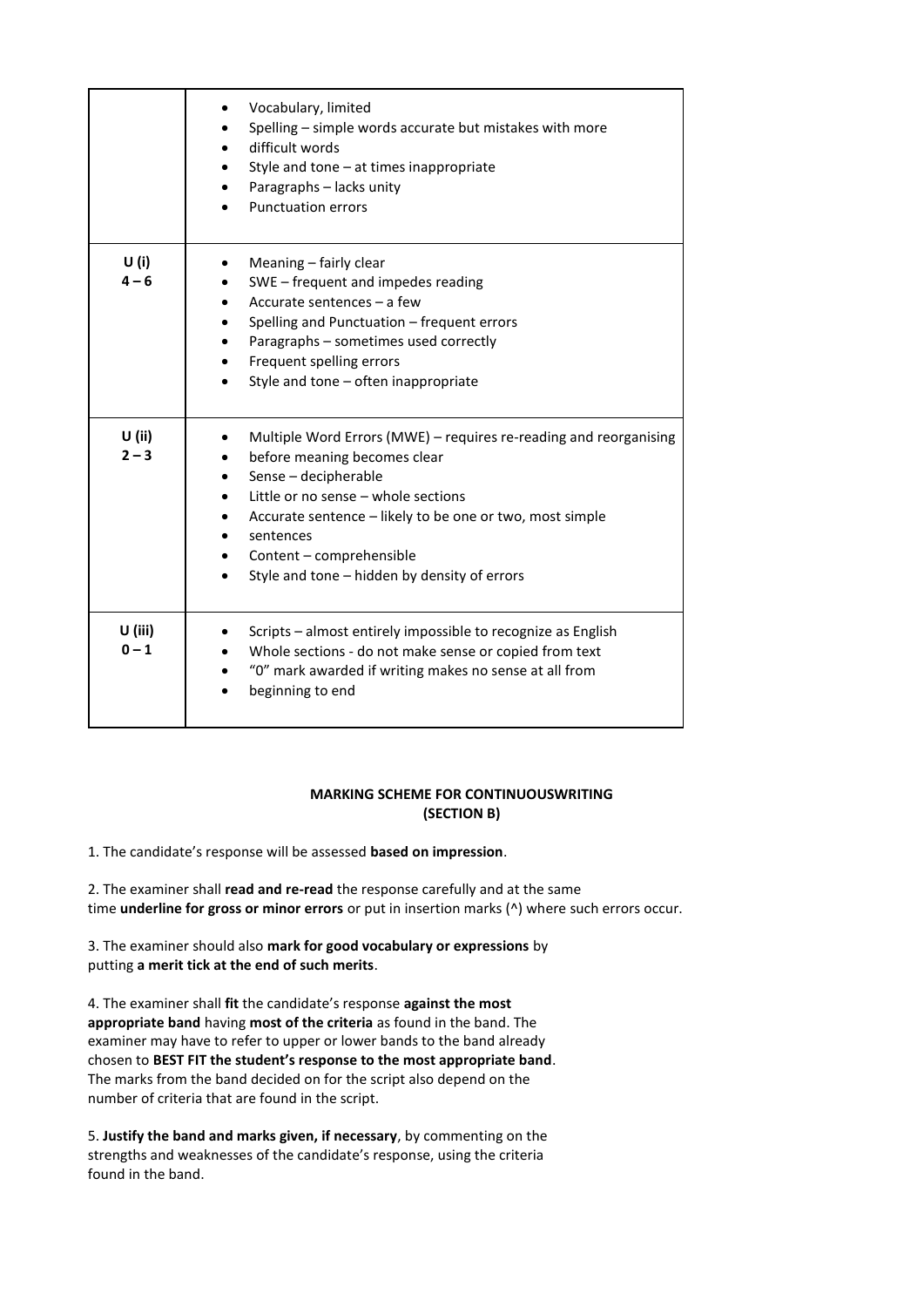| <b>Mark</b><br>Range     | <b>Description of Criteria</b>                                                                                                                                                                                                                                                                                                                                                                                                                                                                                                                                                                                                                      |
|--------------------------|-----------------------------------------------------------------------------------------------------------------------------------------------------------------------------------------------------------------------------------------------------------------------------------------------------------------------------------------------------------------------------------------------------------------------------------------------------------------------------------------------------------------------------------------------------------------------------------------------------------------------------------------------------|
| A<br>$44 - 50$           | Language - entirely accurate, with occasional first<br>draft slips<br>Sentence - varied lengths and types<br>٠<br>Vocabulary - wide and precise<br>$\bullet$<br>Punctuation - accurate and helpful<br>Spelling - entirely accurate<br>Paragraphs - well-planned, unified and linked<br>Topic-consistently relevant<br>Writing - relevant, interest aroused and sustained throughout                                                                                                                                                                                                                                                                 |
| B<br>$38 - 43$           | Language - accurate, with occasional minor errors or first<br>draft slips<br>Sentence - some varied lengths and types, some complex sentences<br>٠<br>Vocabulary - wide enough to show shades shades of intended meaning with some<br>precision<br>Punctuation- almost always accurate<br>Spelling - nearly always accurate<br>Paragraphs - some evidence of planning, unified and appropriately linked<br>Writing - relevant, mostly arousing and sustaining interest                                                                                                                                                                              |
| $\mathbf c$<br>$32 - 37$ | Language - largely accurate<br>Sentences - some variety in length and type, tendency to use one type<br>$\bullet$<br>Simple structures - error-free, errors with more ambitious<br>$\bullet$<br>structures,<br>Vocabulary - wide enough to convey meaning but lack<br>precision<br>Punctuation in simple sentences - accurate, with errors in<br>$\bullet$<br>more complex use<br>Spelling - simple words, correct but misspelt with more<br>sophisticated words<br>Paragraphs - show some unity, at times not unified and inappropriately linked<br>Writing - relevant, lack originality and planning<br>Some interest - aroused but not sustained |
| D<br>$26 - 31$           | Language - sufficiently accurate<br>Patches of clear, accurate language - especially, when simple structures and vocabulary<br>used<br>Some variety in sentence type and length but purpose is not clearly seen<br>Vocabulary - usually adequate but not developed to precision<br>Punctuation - generally correct<br>Spelling of simple words- correct but more errors occur<br>Writing - some relevance but lacks interest                                                                                                                                                                                                                        |
| E<br>$20 - 25$           | Meaning - never in doubt<br>Single Word Errors (SWE) - frequent and serious to hamper<br>reading<br>Simple structures- some accurate but unlikely to sustain accuracy for long<br>Sentence structures - accurate but not sustained for long<br>Vocabulary - limited, too simple or when more ambitious, it's<br>imperfectly understood                                                                                                                                                                                                                                                                                                              |